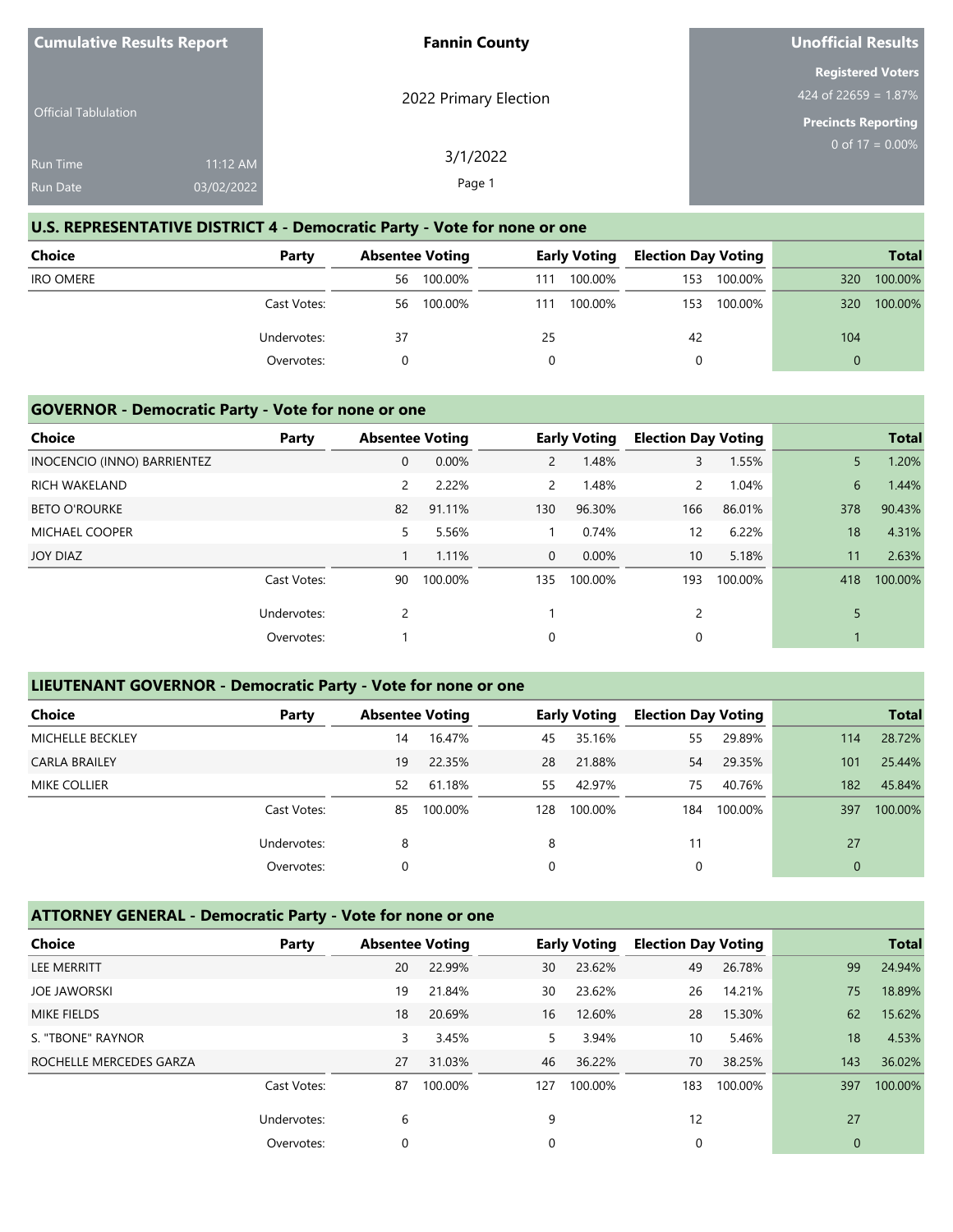| <b>Cumulative Results Report</b> |            | <b>Fannin County</b>  | Unofficial Results                               |
|----------------------------------|------------|-----------------------|--------------------------------------------------|
| <b>Official Tablulation</b>      |            | 2022 Primary Election | <b>Registered Voters</b><br>424 of 22659 = 1.87% |
|                                  |            |                       | <b>Precincts Reporting</b>                       |
| <b>Run Time</b>                  | 11:12 AM   | 3/1/2022              | 0 of $17 = 0.00\%$                               |
| <b>Run Date</b>                  | 03/02/2022 | Page 2                |                                                  |

## **COMPTROLLER OF PUBLIC ACCOUNTS - Democratic Party - Vote for none or one**

| <b>Choice</b>      | Party       |    | <b>Absentee Voting</b> |     | <b>Early Voting</b> | <b>Election Day Voting</b> |         |              | <b>Total</b> |
|--------------------|-------------|----|------------------------|-----|---------------------|----------------------------|---------|--------------|--------------|
| <b>TIM MAHONEY</b> |             | 28 | 32.94%                 | 45  | 35.71%              | 52                         | 29.05%  | 125          | 32.05%       |
| JANET T. DUDDING   |             | 48 | 56.47%                 | 53  | 42.06%              | 66                         | 36.87%  | 167          | 42.82%       |
| ANGEL LUIS VEGA    |             | 9  | 10.59%                 | 28  | 22.22%              | 61                         | 34.08%  | 98           | 25.13%       |
|                    | Cast Votes: | 85 | 100.00%                | 126 | 100.00%             | 179                        | 100.00% | 390          | 100.00%      |
|                    | Undervotes: | 8  |                        | 10  |                     | 16                         |         | 34           |              |
|                    | Overvotes:  | 0  |                        | 0   |                     | 0                          |         | $\mathbf{0}$ |              |

# **COMMISSIONER OF THE GENERAL LAND OFFICE - Democratic Party - Vote for none or one**

| <b>Choice</b>        | Party       | <b>Absentee Voting</b> |         |             | <b>Early Voting</b> | <b>Election Day Voting</b> |         |              | <b>Total</b> |
|----------------------|-------------|------------------------|---------|-------------|---------------------|----------------------------|---------|--------------|--------------|
| <b>MICHAEL LANGE</b> |             | 20                     | 22.99%  | 31          | 25.20%              | 61                         | 35.67%  | 112          | 29.40%       |
| SANDRAGRACE MARTINEZ |             | 12                     | 13.79%  | 43          | 34.96%              | 48                         | 28.07%  | 103          | 27.03%       |
| <b>JINNY SUH</b>     |             | 15                     | 17.24%  | 16          | 13.01%              | 26                         | 15.20%  | 57           | 14.96%       |
| JAY KLEBERG          |             | 40                     | 45.98%  | 33          | 26.83%              | 36                         | 21.05%  | 109          | 28.61%       |
|                      | Cast Votes: | 87                     | 100.00% | 123         | 100.00%             | 171                        | 100.00% | 381          | 100.00%      |
|                      | Undervotes: | 6                      |         | 13          |                     | 24                         |         | 43           |              |
|                      | Overvotes:  | 0                      |         | $\mathbf 0$ |                     | 0                          |         | $\mathbf{0}$ |              |

## **COMMISSIONER OF AGRICULTURE - Democratic Party - Vote for none or one**

| Choice            | Party       | <b>Absentee Voting</b> |         |     | <b>Early Voting</b> | <b>Election Day Voting</b> |         |          | <b>Total</b> |
|-------------------|-------------|------------------------|---------|-----|---------------------|----------------------------|---------|----------|--------------|
| ED IRESON         |             | 34                     | 40.48%  | 30  | 23.81%              | 35                         | 19.55%  | 99       | 25.45%       |
| <b>SUSAN HAYS</b> |             | 50                     | 59.52%  | 96  | 76.19%              | 144                        | 80.45%  | 290      | 74.55%       |
|                   | Cast Votes: | 84                     | 100.00% | 126 | 100.00%             | 179                        | 100.00% | 389      | 100.00%      |
|                   | Undervotes: | 9                      |         | 10  |                     | 16                         |         | 35       |              |
|                   | Overvotes:  | 0                      |         | 0   |                     | 0                          |         | $\Omega$ |              |

## **RAILROAD COMMISSIONER - Democratic Party - Vote for none or one**

| Choice       | Party       |    | <b>Absentee Voting</b> |     | <b>Early Voting</b> | <b>Election Day Voting</b> |         |     | <b>Total</b> |
|--------------|-------------|----|------------------------|-----|---------------------|----------------------------|---------|-----|--------------|
| LUKE WARFORD |             | 68 | 100.00%                | 122 | 100.00%             | 164                        | 100.00% | 354 | 100.00%      |
|              | Cast Votes: | 68 | 100.00%                | 122 | 100.00%             | 164                        | 100.00% | 354 | 100.00%      |
|              | Undervotes: | 25 |                        | 14  |                     | 31                         |         | 70  |              |
|              | Overvotes:  |    |                        |     |                     |                            |         | 0   |              |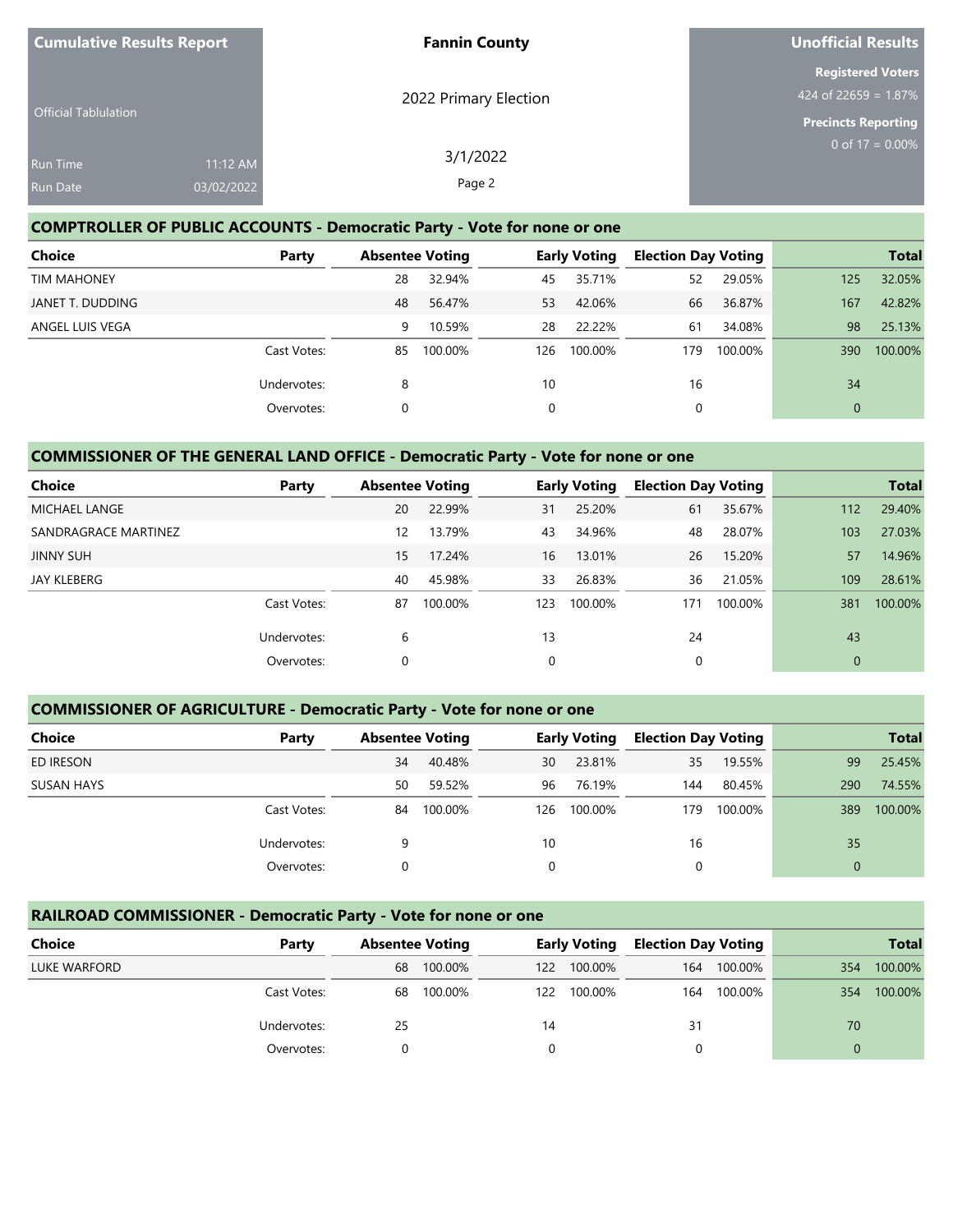| <b>Cumulative Results Report</b> |                        | <b>Fannin County</b>  | Unofficial Results                                                               |
|----------------------------------|------------------------|-----------------------|----------------------------------------------------------------------------------|
| <b>Official Tablulation</b>      |                        | 2022 Primary Election | <b>Registered Voters</b><br>$424$ of 22659 = 1.87%<br><b>Precincts Reporting</b> |
| <b>Run Time</b><br>Run Date      | 11:12 AM<br>03/02/2022 | 3/1/2022<br>Page 3    | 0 of $17 = 0.00\%$                                                               |

### **JUSTICE, SUPREME COURT, PLACE 3 - Democratic Party - Vote for none or one**

| Choice        | Party       |    | <b>Absentee Voting</b> |     | <b>Early Voting</b> | <b>Election Day Voting</b> |         |          | <b>Total</b> |
|---------------|-------------|----|------------------------|-----|---------------------|----------------------------|---------|----------|--------------|
| ERIN A NOWELL |             | 71 | 100.00%                | 124 | 100.00%             | 165                        | 100.00% | 360      | 100.00%      |
|               | Cast Votes: | 71 | 100.00%                | 124 | 100.00%             | 165                        | 100.00% | 360      | 100.00%      |
|               | Undervotes: | 22 |                        | 12  |                     | 30                         |         | 64       |              |
|               | Overvotes:  |    |                        |     |                     | 0                          |         | $\Omega$ |              |

### **JUSTICE, SUPREME COURT, PLACE 5 - Democratic Party - Vote for none or one**

| Choice         | Party       | <b>Absentee Voting</b> |         | <b>Early Voting</b> |             | <b>Election Day Voting</b> |         |          | <b>Total</b> |
|----------------|-------------|------------------------|---------|---------------------|-------------|----------------------------|---------|----------|--------------|
| AMANDA REICHEK |             | 73                     | 100.00% | 122                 | 100.00%     | 162                        | 100.00% | 357      | 100.00%      |
|                | Cast Votes: | 73                     | 100.00% |                     | 122 100.00% | 162                        | 100.00% | 357      | 100.00%      |
|                | Undervotes: | 20                     |         | 14                  |             | 33                         |         | 67       |              |
|                | Overvotes:  |                        |         |                     |             |                            |         | $\Omega$ |              |

### **JUSTICE, SUPREME COURT, PLACE 9 - Democratic Party - Vote for none or one**

| <b>Choice</b>          | Party       | <b>Absentee Voting</b> |         | <b>Early Voting</b> |         | <b>Election Day Voting</b> |         | <b>Total</b> |         |
|------------------------|-------------|------------------------|---------|---------------------|---------|----------------------------|---------|--------------|---------|
| <b>JULIA MALDONADO</b> |             | 72                     | 100.00% | 122.                | 100.00% | 164                        | 100.00% | 358          | 100.00% |
|                        | Cast Votes: | 72                     | 100.00% | 122                 | 100.00% | 164                        | 100.00% | 358          | 100.00% |
|                        | Undervotes: | 21                     |         | 14                  |         | 31                         |         | 66           |         |
|                        | Overvotes:  |                        |         | $\Omega$            |         | $\Omega$                   |         | $\Omega$     |         |

### **JUSTICE, COURT OF CRIMINAL APPEALS PLACE 5 - Democratic Party - Vote for none or one**

| Choice       | Party       | <b>Absentee Voting</b> |         | <b>Early Voting</b> |         | <b>Election Day Voting</b> |         | <b>Total</b> |         |
|--------------|-------------|------------------------|---------|---------------------|---------|----------------------------|---------|--------------|---------|
| DANA HUFFMAN |             | 72                     | 100.00% | 122                 | 100.00% | 166                        | 100.00% | 360          | 100.00% |
|              | Cast Votes: | 72                     | 100.00% | 122                 | 100.00% | 166                        | 100.00% | 360          | 100.00% |
|              | Undervotes: | 21                     |         | 14                  |         | 29                         |         | 64           |         |
|              | Overvotes:  |                        |         |                     |         |                            |         | 0            |         |

### **JUSTICE, COURT OF CRIMINAL APPEALS PLACE 6 - Democratic Party - Vote for none or one**

| Choice         | Party       | <b>Absentee Voting</b> |         | <b>Early Voting</b> |         | <b>Election Day Voting</b> |             | <b>Total</b> |         |
|----------------|-------------|------------------------|---------|---------------------|---------|----------------------------|-------------|--------------|---------|
| ROBERT JOHNSON |             | 72                     | 100.00% | 120                 | 100.00% | 165                        | 100.00%     | 357          | 100.00% |
|                | Cast Votes: | 72                     | 100.00% | 120.                | 100.00% |                            | 165 100.00% | 357          | 100.00% |
|                | Undervotes: | 21                     |         | 16                  |         | 30                         |             | 67           |         |
|                | Overvotes:  |                        |         |                     |         |                            |             |              |         |